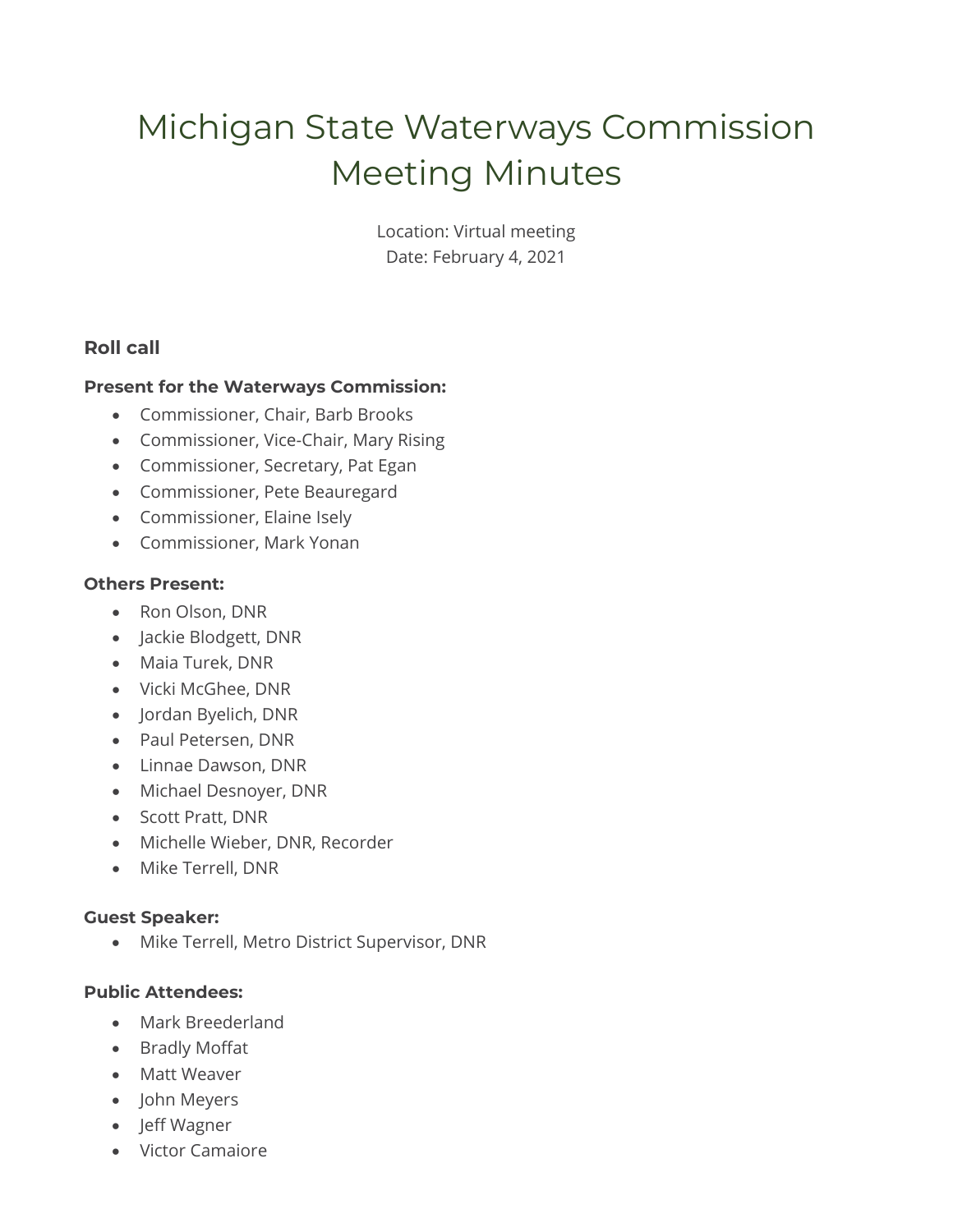• Stacey Welling-Haughey

## **Meeting minutes**

#### **Opening Comments:**

- Chair, Barb Brooks called the meeting to order at 9:06 a.m., February 4, 2020. Due to the COVID-19 pandemic, this meeting was held virtually.
- The meeting began with reciting the Pledge of Allegiance.

#### **Public Appearance:**

- Mark Breederland, Michigan Sea Grant, expressed Michigan Sea Grant is excited to begin work on updating the Clean Vessel Act, throughout 2021, and will engage with the Commission periodically with updates.
- Bradly Moffat, resident of Petoskey, had questions for the Commission regarding the frequency of harbor dredging, also discussed concerns of shoaling.

#### **Action Items:**

• MOTION: Chair, Barb Brooks asked for a motion for approval of the minutes from the December 4, 2020 Michigan State Waterways Commission meeting. The motion was put into place by Commissioner Pat Egan and was seconded by Vice-Chair Mary Rising. Motion carried unanimously, 6-0.

#### **Committee Reports:**

No updates to report on.

#### **Guest Speaker:**

• Mike Terrell, Metro District Supervisor, presented to the Commission the efforts in keeping up with the complications caused by the high-water levels. Across the District, multiple locations are still experiencing flooding and sedimentation situations. Current projects are occurring at Lexington Boating Access Site (BAS), Lexington State Harbor, Clinton River Cutoff BAS, Grayhaven State Harbor, and Harley Ensign Memorial BAS. A Detroit River boating access study was completed, which included a survey on boating access.

#### **General Updates**

• Ron Olson announced to the Commission that a virtual retreat would be scheduled to be held prior to the Commission's next meeting on April 30. The event would be facilitated and the most pressing goals for 2021 will be identified, discussed and strategies mapped out. Despite COVID-19, harbor reservations are coming in strong. Harbors are expected to open without delay this season, as the hiring and spending freezes that caused delays during last season are no longer in place. The FY22 budget will be presented to the Governor next week.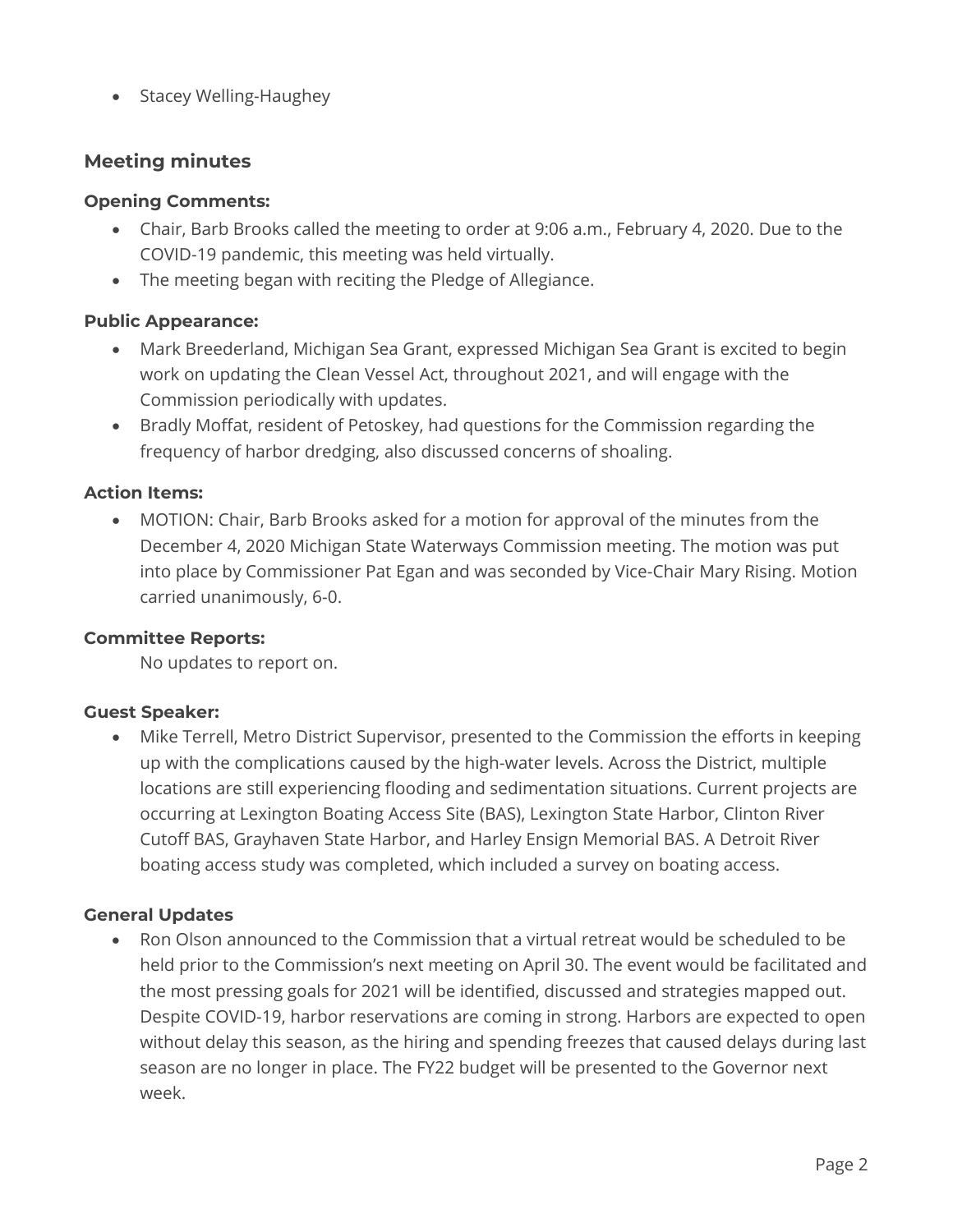- Paul Petersen mentioned that a few communities have submitted their Waterways Program Grants, and the deadline to do so is April 1, 2021.
- Commissioner Pete Beauregard mentioned Michigan Boating Industries Association (MBIA) held a meeting with their legislative committee regarding boater registration fees. MBIA is in the process of putting together a recommendation that would help increase revenue.

### **Financial Updates**

• Financial information updates were provided to the Commissioners in the meeting packet. Michael Desnoyer provided further details including that gas tax revenue for FY20 is down \$2.1 million, compared to FY19. Total revenue generated from boating registration was down \$500,000 compared to FY19. Expenditures trended down over \$2.5 million from FY19, citing the spending, and hiring freeze caused by the COVID-19 pandemic.

#### **Operations Updates**

• Linnae Dawson updated the Commission on operational items. Graphs were provided in the meeting packet, representing state harbor year-to-date (YTD) net nights and YTD reservations from October-December, in which both are up compared to last year. Variance requests from the December meeting have been addressed with the communities. Grayhaven State Harbor is set to be a part of the reservations system. High water remains an issue at some harbors, although Hammond Bay State Harbor is anticipated to be open this season, after being closed in 2020. It is looking favorable that Mackinac Island State Harbor will have their electric pedestals operating this season. Linnae mentioned a harbor meeting is being planned for May, as the last couple were canceled.

## **Project Report**

- The Michigan State Waterways Development Program Project Report was included in each commissioner's meeting packet for their information.
- Jordan Byelich provided an update with slides of a project repair at Port Austin State Harbor. This consists of removal of a portion of the docks and fingers piers on the west dock, and gangway improvements. Another project at the harbor is the harbormaster building will receive roof and HVAC updates. Jordan also updated the Commission on the Eagle Lake EGLE Administrative Hearing that occurred in January. The DNR has been involved with land acquisition and development on Eagle Lake in Cass County going back 10 years. Upon design and the acceptance of a permit from EGLE, the permit was contested by two parties. Nearly four days of hearing ensued. The judge anticipates having his decision by July.

## **Transmittals**

• A notice regarding Erma Henderson Marina's closure for the season was included in the meeting packet for Commissioners for their information.